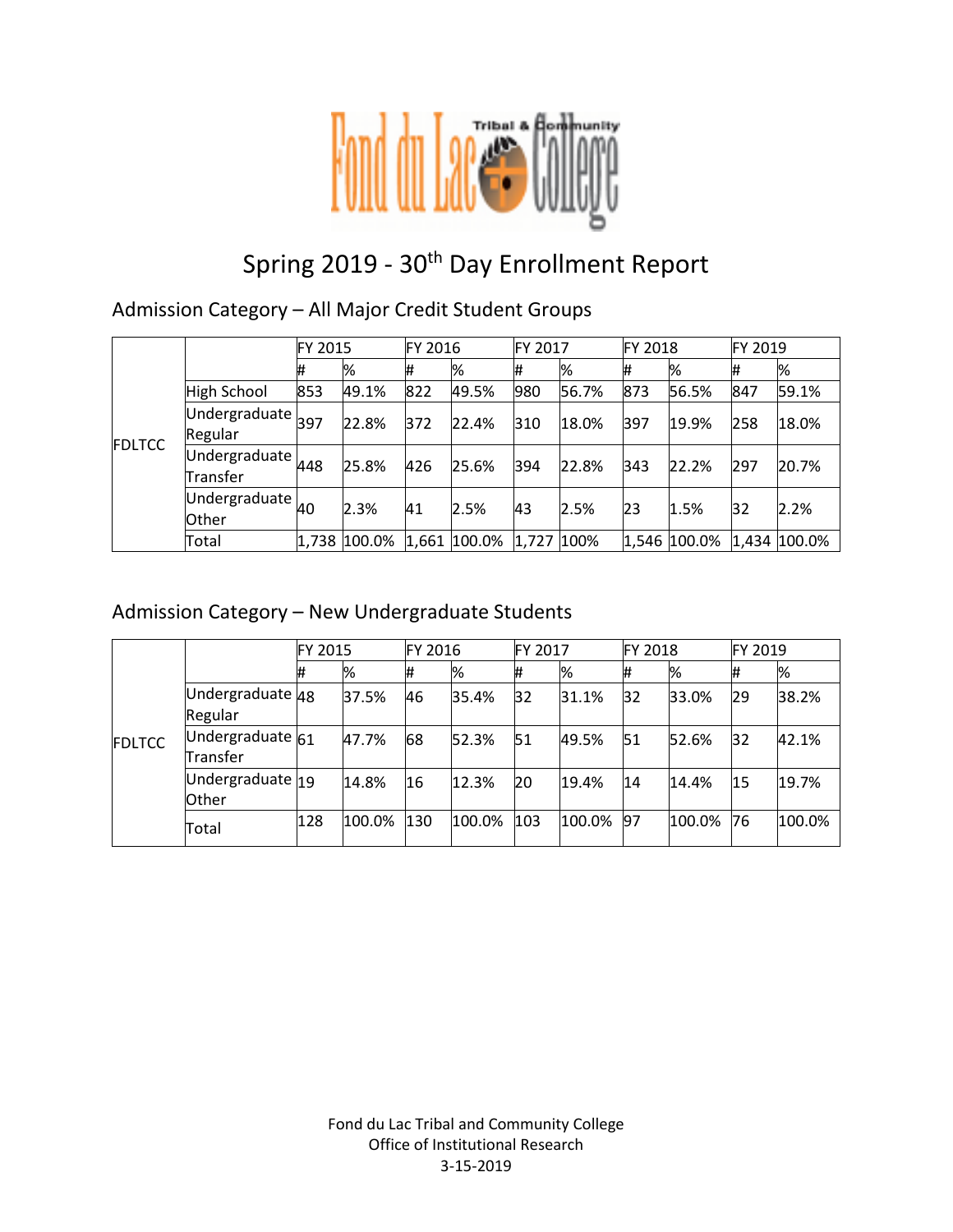|               |                               | <b>FY 2015</b> |        | FY 2016 |        | FY 2017 |        | <b>FY 2018</b> |        | FY 2019 |        |
|---------------|-------------------------------|----------------|--------|---------|--------|---------|--------|----------------|--------|---------|--------|
| <b>FDLTCC</b> |                               | 1#             | %      |         | %      |         | %      | #              | %      |         | %      |
|               | Undergraduate 349<br>Regular  |                | 46.1%  | 326     | 46.1%  | 278     | 43.2%  | 275            | 47.7%  | 229     | 44.9%  |
|               | Undergraduate 387<br>Transfer |                | 51.1%  | 358     | 50.6%  | 343     | 53.3%  | 292            | 50.7%  | 265     | 52.0%  |
|               | Undergraduate $21$<br>Other   |                | 2.8%   | 23      | 3.3%   | 23      | 3.6%   | 9              | 1.6%   | 16      | 3.1%   |
|               | Total                         | 757            | 100.0% | 707     | 100.0% | 644     | 100.0% | 576            | 100.0% | 510     | 100.0% |

# Admission Category – Returning Undergraduate Students

# Race and Ethnicity – Undergraduate Students

|               |                                              | FY 2015 |        | FY 2016                      |        | FY 2017 |                          | FY 2018        |        | FY 2019                  |        |
|---------------|----------------------------------------------|---------|--------|------------------------------|--------|---------|--------------------------|----------------|--------|--------------------------|--------|
|               |                                              | #       | %      | #                            | %      | #       | %                        | #              | %      | #                        | %      |
|               | American<br>Indian or<br>Alaskan Native      | 156     | 17.6%  | 154                          | 18.4%  | 128     | 17.1%                    | 124            | 18.4%  | 92                       | 15.7%  |
|               | Nonresident<br>Alien                         | 1       | 0.1%   | 1                            | 0.1%   |         | $\overline{\phantom{0}}$ |                |        | $\overline{\phantom{a}}$ |        |
|               | Asian                                        | 5       | 0.6%   | 6                            | 0.7%   | 7       | 0.9%                     | l8             | 1.2%   | 6                        | 1.0%   |
| <b>FDLTCC</b> | <b>Native</b><br>Hawaiian or<br>Other People |         |        | $\qquad \qquad \blacksquare$ |        | 1       | 0.1%                     | 2              | 0.3%   | 11                       | 0.2%   |
|               | Black or African <sub>74</sub><br>American   |         | 8.4%   | 67                           | 8.0%   | 54      | 7.2%                     | 40             | 5.9%   | 44                       | 7.5%   |
|               | Hispanic of<br>Any Race                      | 25      | 2.8%   | 32                           | 3.8%   | 22      | 2.9%                     | 17             | 2.5%   | 25                       | 4.3%   |
|               | White                                        | 545     | 61.6%  | 521                          | 62.1%  | 453     | 60.6%                    | 406            | 60.3%  | 366                      | 62.4%  |
|               | Two or More<br>Races                         | 68      | 7.7%   | 53                           | 6.3%   | 78      | 10.4%                    | 74             | 11.0%  | 51                       | 8.7%   |
|               | Unknown Race 11<br>and Ethnicity             |         | 1.2%   | 5                            | 0.6%   | 4       | 0.5%                     | $\overline{2}$ | 0.3%   | 2                        | 0.3%   |
|               | Total                                        | 885     | 100.0% | 839                          | 100.0% | 747     | 100.0%                   | 673            | 100.0% | 587                      | 100.0% |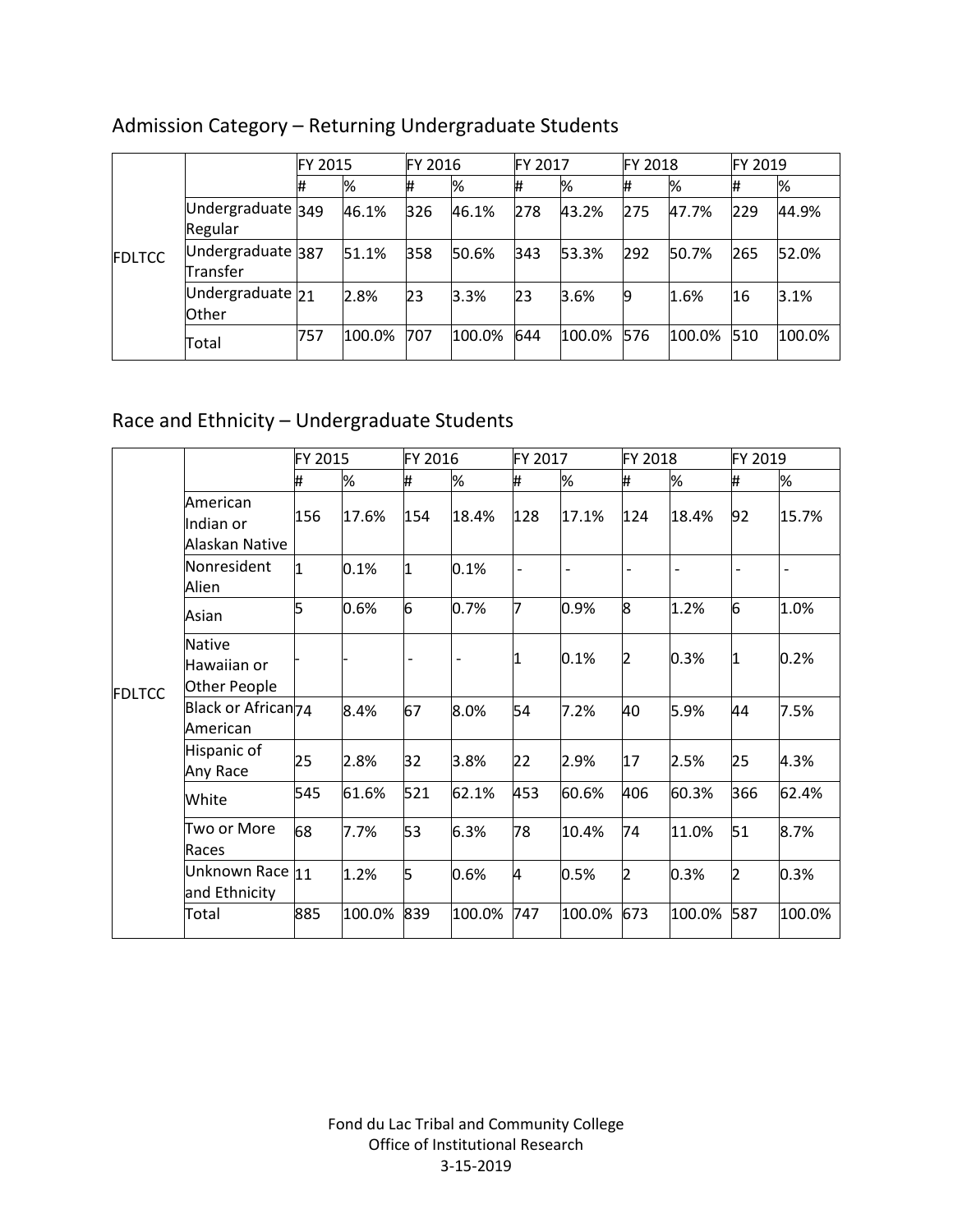|                |           | FY 2015 |            | FY 2016                                                                    |            | FY 2017 |            | <b>FY 2018</b> |            | FY 2019 |        |
|----------------|-----------|---------|------------|----------------------------------------------------------------------------|------------|---------|------------|----------------|------------|---------|--------|
| FDLTCC         |           | #       | %          | #                                                                          | %          | Ħ.      | %          | Ħ.             | %          | Ħ.      | %      |
|                | Yes       | 711     | 80.3%      | 661                                                                        | 78.8%      | 589     | 78.3%      | 537            | 79.8%      | 443     | 75.5%  |
|                | <b>No</b> | 100     | 11.3%      | 108                                                                        | 12.9%      | 99      | 13.3%      | 89             | 13.2%      | 83      | 14.1%  |
|                | lUnknown  | 74      | 8.4%       | 70                                                                         | 8.3%       | 59      | 7.9%       | 47             | 7.0%       | 61      | 10.4%  |
|                | Total     | 885     | 100.0% 839 |                                                                            | 100.0% 747 |         | 100.0% 673 |                | 100.0% 587 |         | 100.0% |
|                | Yes       | 89,860  | 59.1%      | 83,724                                                                     | 57.8%      | 78,984  | 56.6%      | 76,378         | 57.1%      | 72,734  | 56.7%  |
| Minn.<br>State | <b>No</b> | 33,546  | 22.0%      | 32,608                                                                     | 22.5%      | 31,731  | 22.8%      | 29,369         | 22.0%      | 27,830  | 21.7%  |
| System         | lUnknown  | 28,738  | 18.9%      | 28,583                                                                     | 19.7%      | 28,711  | 20.6%      | 27,974         | 20.9%      | 27,646  | 21.6%  |
|                | Total     |         |            | 152,144 100.0% 144,915 100.0% 139,426 100.0% 133,721 100.0% 128,210 100.0% |            |         |            |                |            |         |        |

### Underrepresented – Undergraduate Students

# Student Load – Full/Part Time Undergraduate Students

|               |                  | <b>FY 2015</b> |            | FY 2016                                                                             |            | <b>FY 2017</b> |            | <b>FY 2018</b> |            | FY 2019 |        |
|---------------|------------------|----------------|------------|-------------------------------------------------------------------------------------|------------|----------------|------------|----------------|------------|---------|--------|
|               |                  | #              | %          | #                                                                                   | %          | #              | %          | #              | %          | #       | $\%$   |
| <b>FDLTCC</b> | <b>Full Time</b> | 561            | 63.4%      | 522                                                                                 | 62.2%      | 419            | 56.1%      | 369            | 54.8%      | 326     | 55.5%  |
|               | <b>Part Time</b> | 324            | 36.6%      | 317                                                                                 | 37.8%      | 328            | 43.9%      | 304            | 45.2%      | 261     | 44.5%  |
|               | Total            | 885            | 100.0% 839 |                                                                                     | 100.0% 747 |                | 100.0% 673 |                | 100.0% 587 |         | 100.0% |
| Minn.         | <b>Full Time</b> | 78,240         | 51.4%      | 75,395                                                                              | 52.0%      | 72,963         | 52.3%      | 70,556         | 52.8%      | 67,768  | 52.9%  |
| State         | <b>Part Time</b> | 73,904         | 48.6%      | 68,520                                                                              | 48.0%      | 66,463         | 47.7%      | 63,165         | 47.2%      | 60,442  | 47.1%  |
| System        | Total            |                |            | 152,144  100.0%  144,915  100.0%  139,426  100.0%  133,721  100.0%  128,210  100.0% |            |                |            |                |            |         |        |

*\*\*\*All data are from the fall 30th Day Minn. State Enrollment Analytic Tool\*\*\**